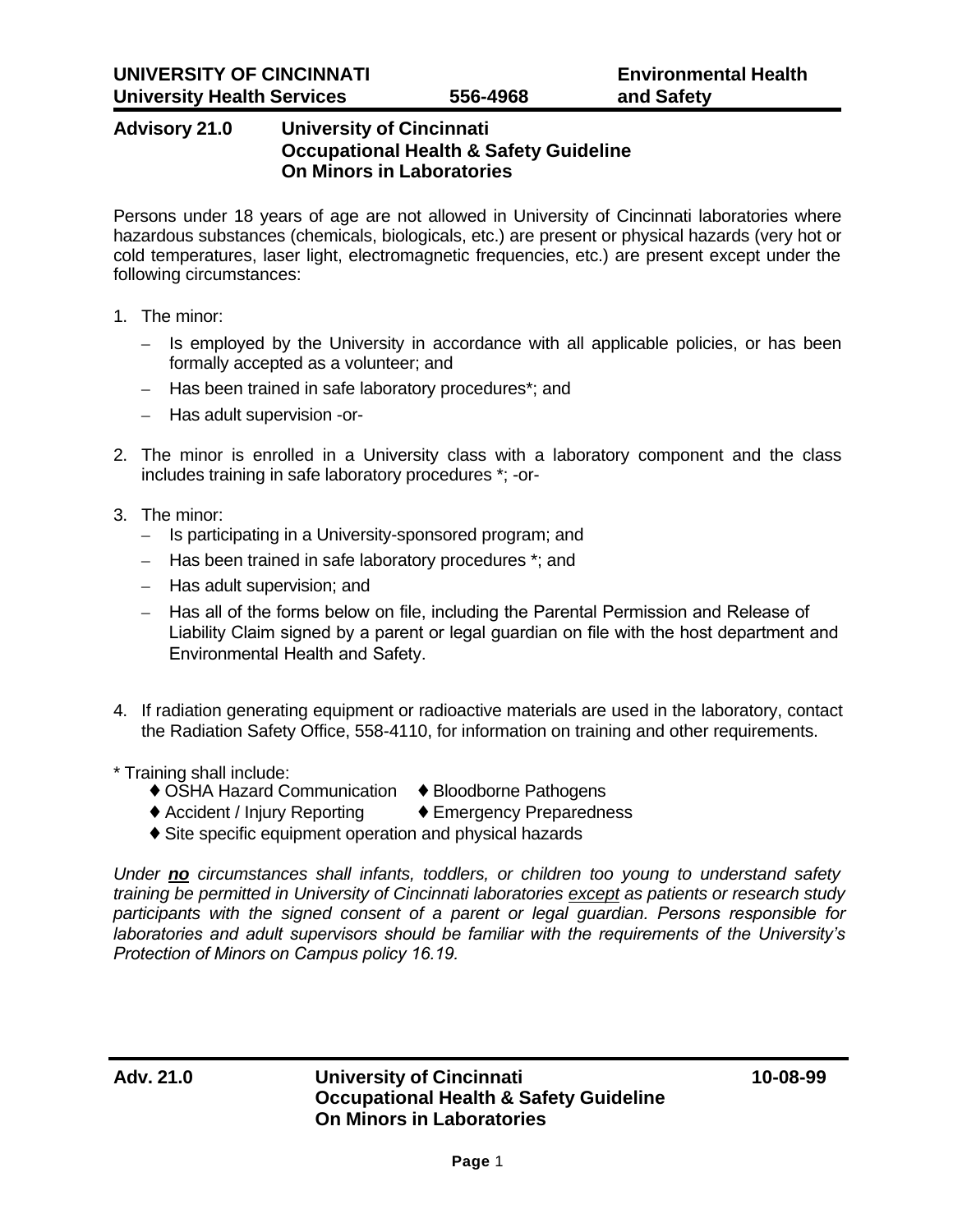### **University of Cincinnati Acknowledgement of Laboratory Responsibilities**

## (This form is to be completed by the person responsible for the laboratory.)

Name of Minor Participant: \_\_\_\_\_\_\_\_\_\_\_\_\_\_\_\_\_\_\_\_\_

- I, \_\_\_\_\_\_\_\_\_\_\_\_\_\_\_\_\_\_\_\_\_\_\_\_\_\_\_\_\_\_\_\_\_certify that all participants, including employees, students, volunteers, and visitors, will be informed of the hazards associated with their project(s), and will be trained in safe laboratory work practices. I further certify that the minor named above has been trained in the safe laboratory work practices described in the University of Cincinnati Occupational Health and Safety Guideline on Minors in Laboratories, and will be supervised pursuant to the University's Protection of Minors on Campus Policy 16.19, by an adult familiar with the activities underway in this laboratory.
- **Name and Contact Information for Adult Supervisor:**

|--|--|--|

(Person Responsible for Laboratory)

**The completed form is to be retained by the laboratory department's administrative office. Send a copy of the completed and signed form to Environmental Health & Safety, ML 0218.**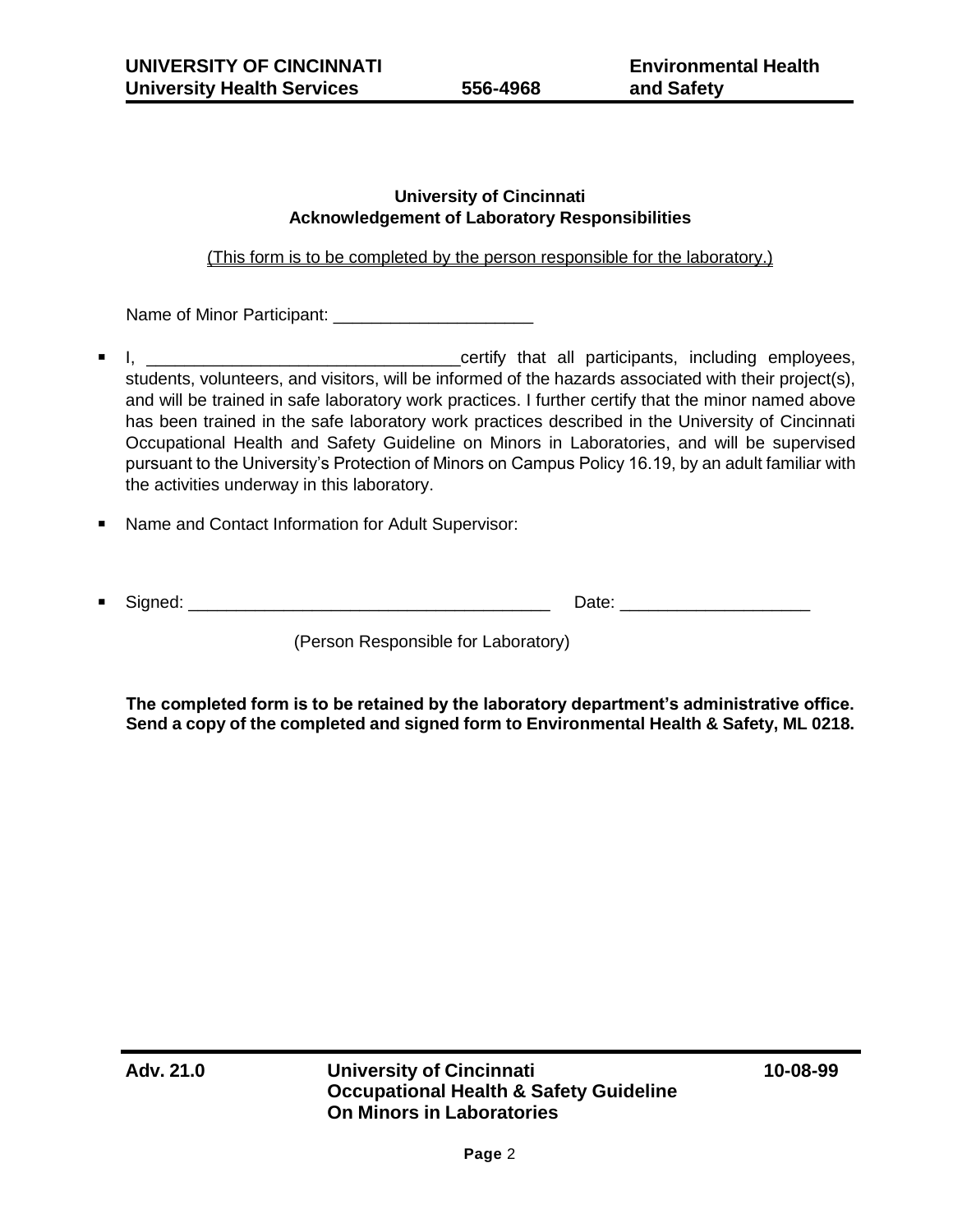**Environmental Health and Safety**

## **University of Cincinnati Certification of Training of Minor**

This document is to be completed by the principle investigator or another investigator working in laboratory where the minor's experiential or observational program will be held.

I, \_\_\_\_\_\_\_\_\_\_\_\_\_\_\_\_\_\_\_\_\_\_\_\_\_\_\_\_\_\_\_\_\_ (print name), certify that the minor named below has been trained in the safe laboratory work practices described in the University of Cincinnati Occupational Health and Safety Guideline on Minors in Laboratories as well as any laboratoryspecific practices, precautions and information in order to best ensure the minor's safety while involved in the observational or experiential program. Throughout the minor's involvement in the observational or experiential program, minor will be supervised by an adult familiar with the activities conducted in the participating laboratory/laboratories.

| Signature                              | Date | Telephone # |  |
|----------------------------------------|------|-------------|--|
|                                        |      |             |  |
| Name of minor participating in program |      |             |  |
| Department where program will be held  |      |             |  |

Laboratories where program will be held

\_\_\_\_\_\_\_\_\_\_\_\_\_\_\_\_\_\_\_\_\_\_\_\_\_\_\_\_\_\_\_\_\_\_\_\_\_\_\_\_

\_\_\_\_\_\_\_\_\_\_\_\_\_\_\_\_\_\_\_\_\_\_\_\_\_\_\_\_\_\_\_\_\_\_\_\_\_\_\_\_

Date of Training

**The completed form is to be retained by the laboratory department's administrative office. Send a copy of the completed and signed form to Environmental Health & Safety, ML 0218.**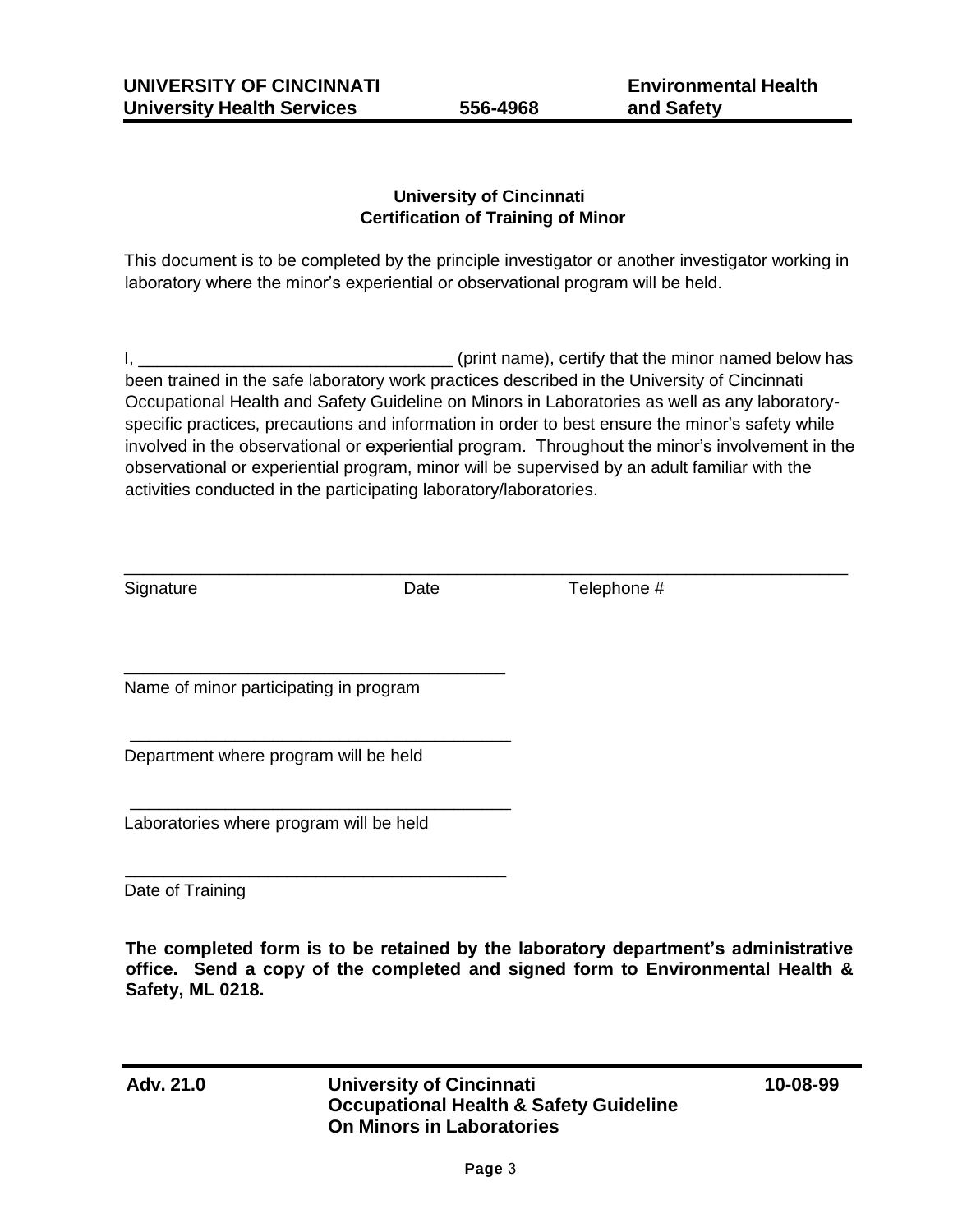### **University of Cincinnati Parental Permission and Release of Liability**

### **To be completed by a parent or legal guardian of any minor before the minor is allowed to participate in any University of Cincinnati-sponsored observational or experiential program being held in a University of Cincinnati laboratory.**

Persons under the age of 18 are not allowed in University of Cincinnati laboratories where hazardous substances (including, but not limited to, those that are chemical or biological in nature) or physical hazards (including, but not limited to, very hot or cold temperatures, laser light, or non-ionizing radiation) are present, unless and until the parent or legal guardian of the minor has consented to the minor's participation in the observational or experiential program.

By signing this document, I, the state of the state of the state of the state of the state of the state of the state of the state of the state of the state of the state of the state of the state of the state of the state o parent/legal guardian name), parent/legal guardian of

(print name of minor child/legal ward), age (print age of minor), give my consent for my child or ward to participate in an observational or experiential learning program at the University of Cincinnati.

I acknowledge my understanding that, by participating in an observational or experiential program held within a University of Cincinnati laboratory, my child or legal ward possibly faces risks commonly associated with working in a laboratory, such as studying or learning in areas where hazardous substances (including, but not limited to, those that are chemical or biological in nature) or physical hazards (including, but not limited to, very hot or cold temperatures, laser light, or nonionizing radiation) are present.

In consideration for my child's or legal ward's participation in the above stated observational or experiential learning program, **I HEREBY RELEASE, WAIVE, DISCHARGE, COVENANT NOT TO SUE** the State of Ohio, the University of Cincinnati and any department thereof, the University of Cincinnati's Board of Trustees and its members, and the University of Cincinnati's officers, employees, and agents for liability from any and all claims including the negligence, of its officers, employees and agents, resulting in personal injury, accidents or illnesses (including death), and property loss arising from, but not limited to, my child or legal ward's participation in the observational or experiential learning program.

I agree to **HOLD HARMLESS AND INDEMNIFY** the State of Ohio, the University of Cincinnati and any department thereof, the University of Cincinnati's Board of Trustees and its members, and the University of Cincinnati's officers, employees, and agents from any and all claims, actions, suits, procedures, costs, expenses, damages and liabilities, including attorney's fees brought by any individual, including my child or ward, as a result of my child or legal ward's participation in the observational or experiential learning program.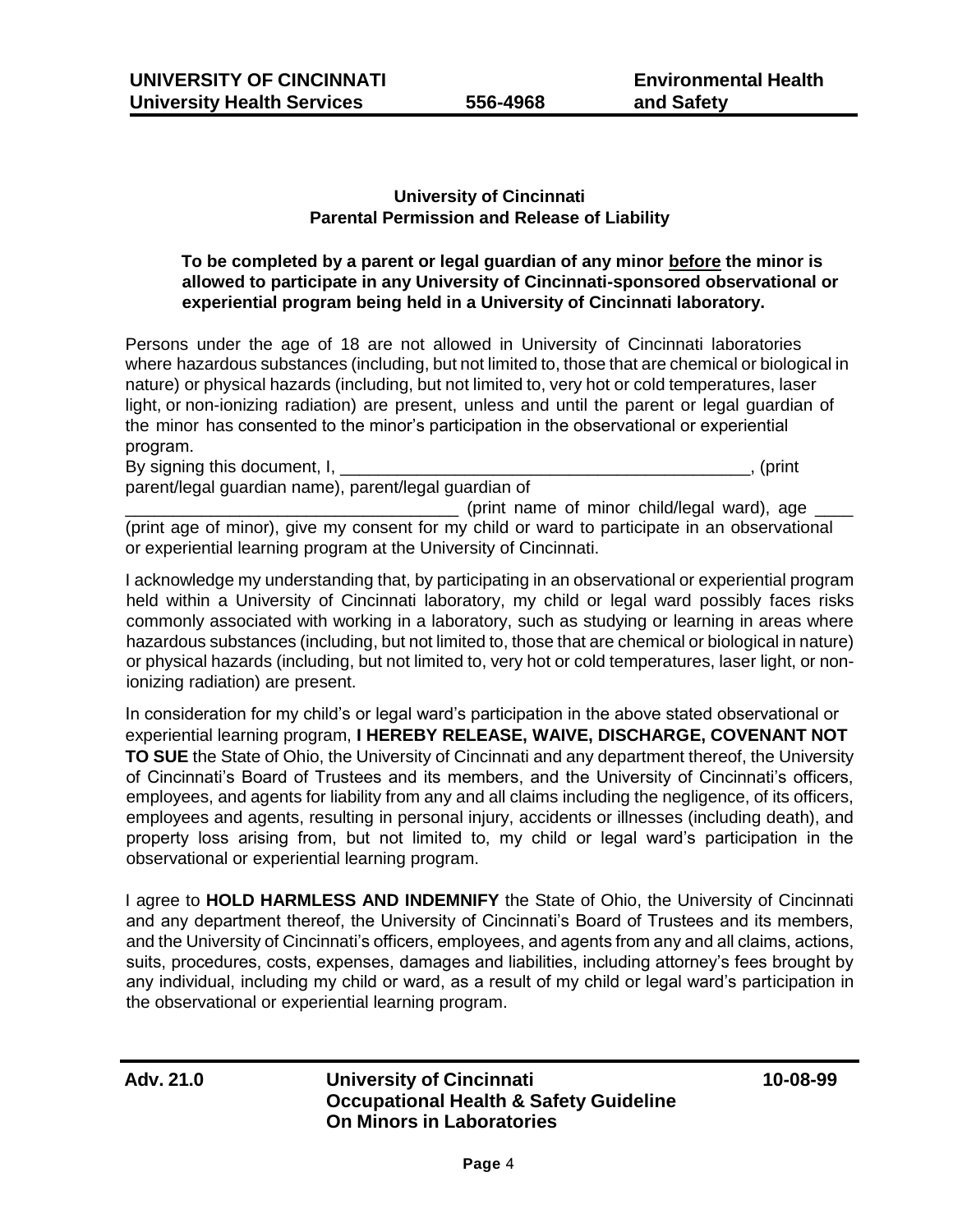I further agree to be financially responsible for any damages to University of Cincinnati property or equipment caused by my child or legal ward's participation in this experiential program. Finally, I understand that in order to begin and continue to remain in the experiential or observational program, my child or legal ward must act appropriately at all times, must follow all instructions,

University of Cincinnati rules and regulations, and all safety precautions conveyed to him or her and must use all safety and protective equipment provided to him or her for use while in any University of Cincinnati laboratory. If my child or legal ward fails to abide by any of the above, the University of Cincinnati reserves the right to discontinue his or her participation in the program. **I acknowledge I have received all information necessary for me to understand the type of work being performed in the laboratory within which my child's or legal ward's program will be held as well as the specific types of hazardous substances or physical hazards that my child or legal ward might be exposed to while engaged in the program.** 

Signed: \_\_\_\_\_\_\_\_\_\_\_\_\_\_\_\_\_\_\_\_\_\_\_\_\_\_\_\_\_\_\_\_\_\_\_\_\_\_ Date: \_\_\_\_\_\_\_\_\_\_\_\_\_\_\_\_\_\_\_\_

(Parent/legal guardian)

**The completed form is to be retained by the laboratory department's administrative office. Send a copy of the completed and signed form to Environmental Health & Safety, ML 0218.**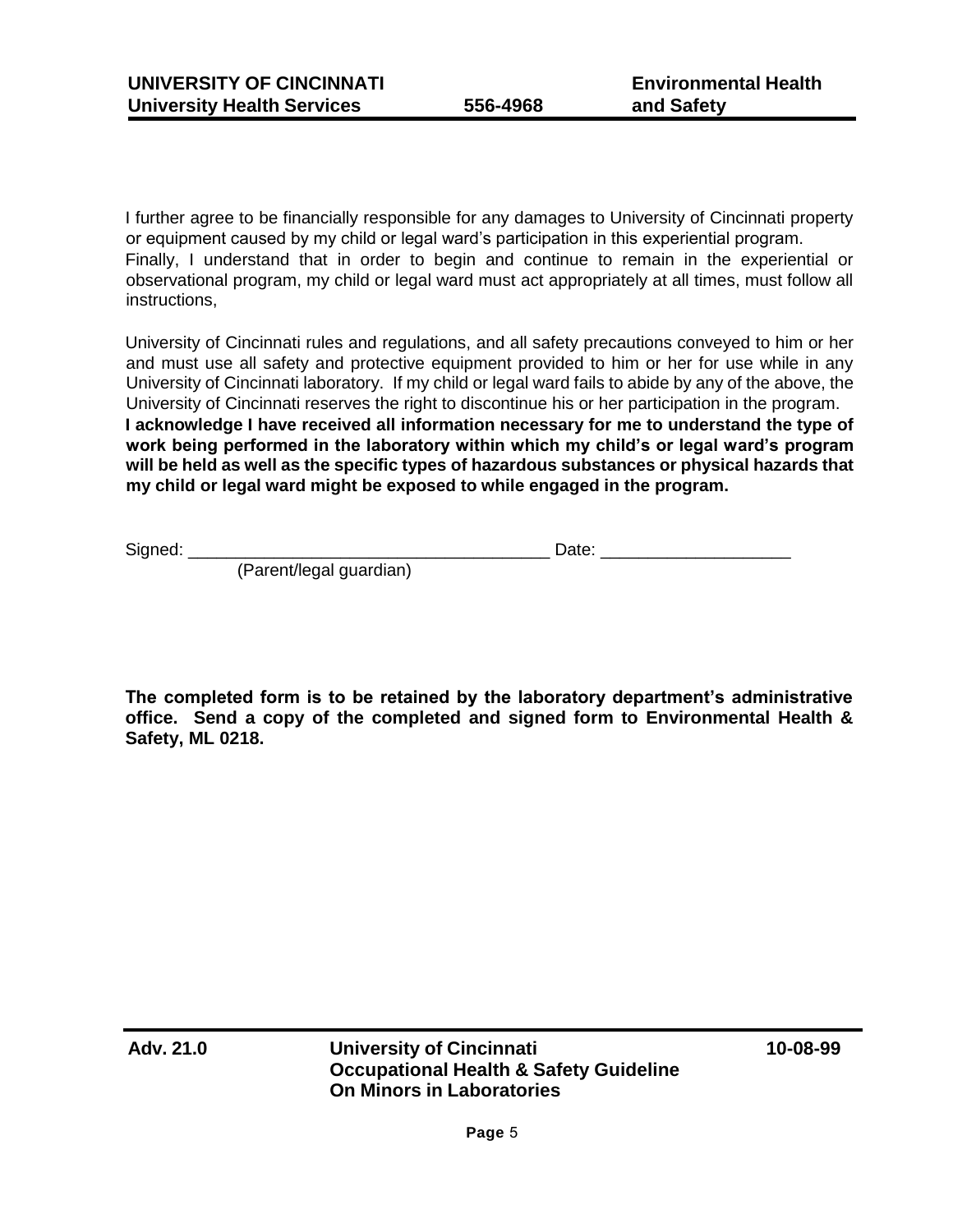### **University of Cincinnati AUTHORIZATION TO PROVIDE MEDICAL TREATMENT TO A MINOR**

#### **Name of Program:**

**As a student, parent or guardian I understand that** the information requested on this form is intended to help inform program staff of any pre-existing medical conditions. If Participant has a pre-existing medical condition, participation in any strenuous activities or recreational time may not be recommended. *This information will be kept in strict confidence and will only be shared with your permission.* The University of Cincinnati requests the information below so that, in case of emergency, we will have accurate information so that we can provide and/or seek appropriate treatment for Participant. You are accountable for providing an accurate medical history. **Final determination about whether to participate is the responsibility of you and your physician.** If Participant has any medical issue that is not requested below, but which you think is important, please include that information. It is recommended that you consult with a physician prior to participating in this Program. If you are uncertain about any preexisting medical conditions, it is your responsibility to consult with your own physician prior to participating in this Program. Please answer all of the questions. If you answer yes to any of the following questions, please explain as indicated. Use back and/or additional paper if needed.

### *I understand that the University of Cincinnati does not offer any form of insurance for participant while participating in Program.*

| Participant Name                       |                                                                     |                                                   |                | (hereafter 'Participant'') |
|----------------------------------------|---------------------------------------------------------------------|---------------------------------------------------|----------------|----------------------------|
|                                        |                                                                     |                                                   |                |                            |
|                                        |                                                                     |                                                   |                |                            |
|                                        |                                                                     |                                                   |                |                            |
| Date of Birth / /                      |                                                                     | Gender M F                                        |                |                            |
| Please list two emergency contacts:    |                                                                     |                                                   |                |                            |
| Emergency Contact #1 Name              | Home Phone #                                                        | Work Phone #                                      | Cell Phone #   | Relation                   |
| Emergency Contact #2 Name Home Phone # |                                                                     | Work Phone #                                      | Cell Phone $#$ | Relation                   |
| Adv. 21.0                              | <b>University of Cincinnati</b><br><b>On Minors in Laboratories</b> | <b>Occupational Health &amp; Safety Guideline</b> |                | 10-08-99                   |

### **PART 1. GENERAL INFORMATION**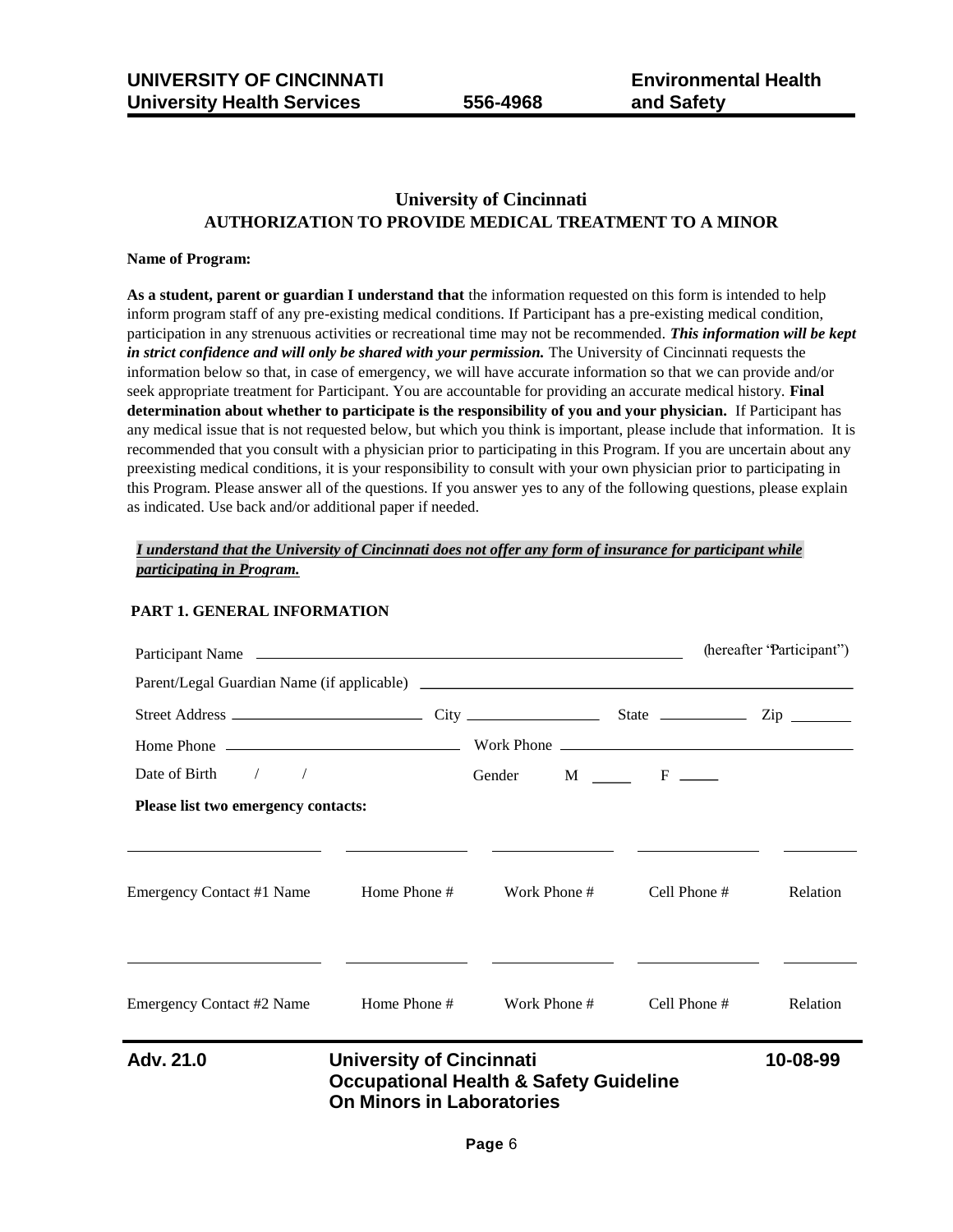#### **PART 2. MEDICAL INFORMATION**

It is recommended that Participant consult with your physician prior to participating in this Program. If you are uncertain about any preexisting medical conditions, *it is your responsibility to consult with your own physician*  prior to participating in this Program. Please answer all of the questions. If you answer yes to any of the following questions, please explain as indicated. Use back and/or additional paper if needed.

Physician's Name **Phone Number** 

Date of most recent tetanus toxoid immunization:

Do you have health/accident insurance? YES NO

If yes, please indicate policy number, name and address of insurance company. Company Name / Address\_\_\_\_\_\_\_\_\_\_\_\_\_\_\_\_\_\_\_\_\_\_\_\_\_\_\_\_\_\_\_ Policy # \_\_\_\_\_\_\_\_\_\_\_\_\_\_\_\_\_\_\_\_\_\_\_

#### **PLEASE ENCLOSE A COPY OF THE FRONT AND BACK OF YOUR INSURANCE CARD WITH THIS FORM**

#### **For the following, circle appropriate response and explain as appropriate:**

Does participant have any limiting medical conditions that you or your doctor feel would limit camp participation? Yes No If yes, identify and explain:

Is participant currently taking medication that may interfere with ability to safely participate in Program? **Yes** No If yes, please indicate the medication and the condition being treated:

Does participant have a history of allergies or reactions to medications, insect stings, or plants? **Yes No** 

Does participant have a history of, or currently suffer from, medical condition(s) with which we need to be aware? Yes No If yes, please explain: